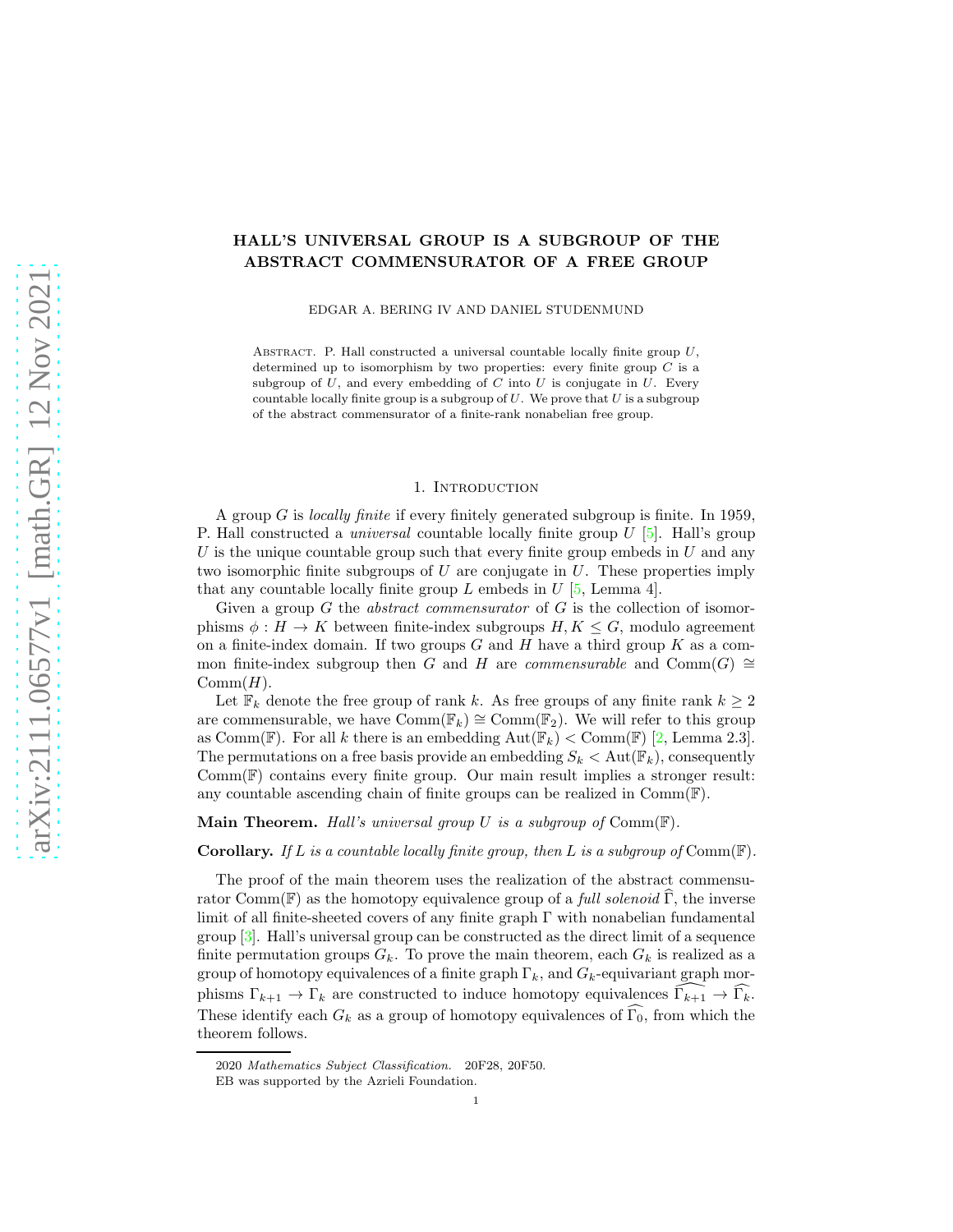The group  $Comm(\mathbb{F})$  has been studied for some time, but relatively little is known about its structure. For example, it is not known whether  $Comm(F)$  is simple. A'Campo and Burger noted that  $Comm(\mathbb{F})$  is not linear [\[1\]](#page-4-3), and Bartholdi and Bogopolski proved  $Comm(\mathbb{F})$  is not finitely generated [\[2\]](#page-4-1). Macedonska, Nekrashevych, and Sushchansky showed that the group of bireversible automatic permutations over any finite alphabet can be identified as a subgroup of  $Comm(\mathbb{F})$  [\[6\]](#page-4-4). Bou-Rabee and the second author describe a homomorphic image of the Baumslag-Solitar group  $BS(2,3)$  in Comm(F) that is not residually finite [\[4\]](#page-4-5).

Free groups and their related structures have been fruitfully studied by analogy with fundamental groups of closed surfaces of genus at least two. We note there are similarly few structural results known about the abstract commensurator Comm( $\pi_1(\Sigma)$ ), where  $\Sigma$  is a closed surface of genus at least two. Comm( $\pi_1(\Sigma)$ ) is known to not be finitely generated [\[2\]](#page-4-1) and not to be linear over any field [\[4\]](#page-4-5). However any finite subgroup of  $Comm(\pi_1(\Sigma))$  has a cyclic subgroup of index at most 2 [\[4,](#page-4-5) Proposition 4], so Hall's universal group is not a subgroup of  $Comm(\pi_1(\Sigma)).$ 

## 2. The solenoid model of commensurations

A graph is a 1-dimensional CW-complex. We will refer to the 0-cells as vertices and 1-cells as edges.

**Definition 1.** Let  $(\Gamma, *)$  be a pointed finite graph. The full solenoid over  $\Gamma$ , denoted  $\Gamma$ , is the pointed topological space obtained as the inverse limit of the system of all pointed finite-sheeted covers of  $(\Gamma, *)$ 

$$
(\widehat{\Gamma},*) = \varprojlim_{\Lambda \stackrel{k:1}{\to} \Gamma} (\Lambda, *_{\Lambda})
$$

Given a pointed topological space  $(X, *)$  let  $\mathcal{E}(X, *)$  be the group of homotopy classes of pointed homotopy equivalences of  $X$ . In our previous work we proved that the homotopy equivalences of a full solenoid over a finite aspherical CW-complex model the abstract commensurator of a fundamental group [\[3\]](#page-4-2). Specialized to finite graphs, this model gives the following isomorphism.

<span id="page-1-0"></span>**Theorem 2** ([\[3,](#page-4-2) Corollary 3]). If  $(\Gamma, *)$  is a finite graph with more edges than vertices, then

$$
\mathcal{E}(\widehat{\Gamma},*)\cong \mathrm{Comm}(\mathbb{F})
$$

Any finite graph Γ with more edges than vertices can be used to construct the solenoid in Theorem [2.](#page-1-0) The next lemma provides a way to explicitly describe the different isomorphisms coming from Theorem [2.](#page-1-0)

<span id="page-1-1"></span>**Lemma 3.** Let  $\Gamma_1$  and  $\Gamma_2$  be finite graphs and suppose  $\phi : (\Gamma_1, v_1) \to (\Gamma_2, v_2)$  is either a homotopy equivalence or a finite-sheeted covering map. Then  $\phi$  induces a pointed homotopy equivalence of solenoids  $\widehat{\phi}: (\widehat{\Gamma_1}, \ast) \to (\widehat{\Gamma_2}, \ast)$ .

*Proof.* First, in either case,  $\phi$  induces a map of solenoids as follows. Note that  $\phi_*$ :  $\pi_1(\Gamma_1,*) \to \pi_1(\Gamma_2,*)$  is injective and has finite-index image. Thus, each pointed finite-sheeted cover  $(\Lambda, *) \to (\Gamma_2, *)$  determines a finite-sheeted cover  $q_\Lambda : (\Gamma_\Lambda, *) \to$  $(\Gamma_1, *)$  where  $\pi_1(\Gamma_\Lambda, *) = \phi_*^{-1}(\pi_1(\Lambda, *))$ . By construction the composition  $\phi \circ q_\Lambda$  lifts uniquely to a map  $\phi_{\Lambda}: (\Gamma_{\Lambda}, *) \to (\Lambda, *)$ . For each finite-sheeted cover  $(\Gamma_{\Lambda}, *) \to \Gamma_1$ there is a projection map  $\rho_{\Gamma_{\Lambda}} : \Gamma_1 \to \Gamma_{\Lambda}$ . The induced map  $\phi : \Gamma_1 \to \Gamma_2$  is the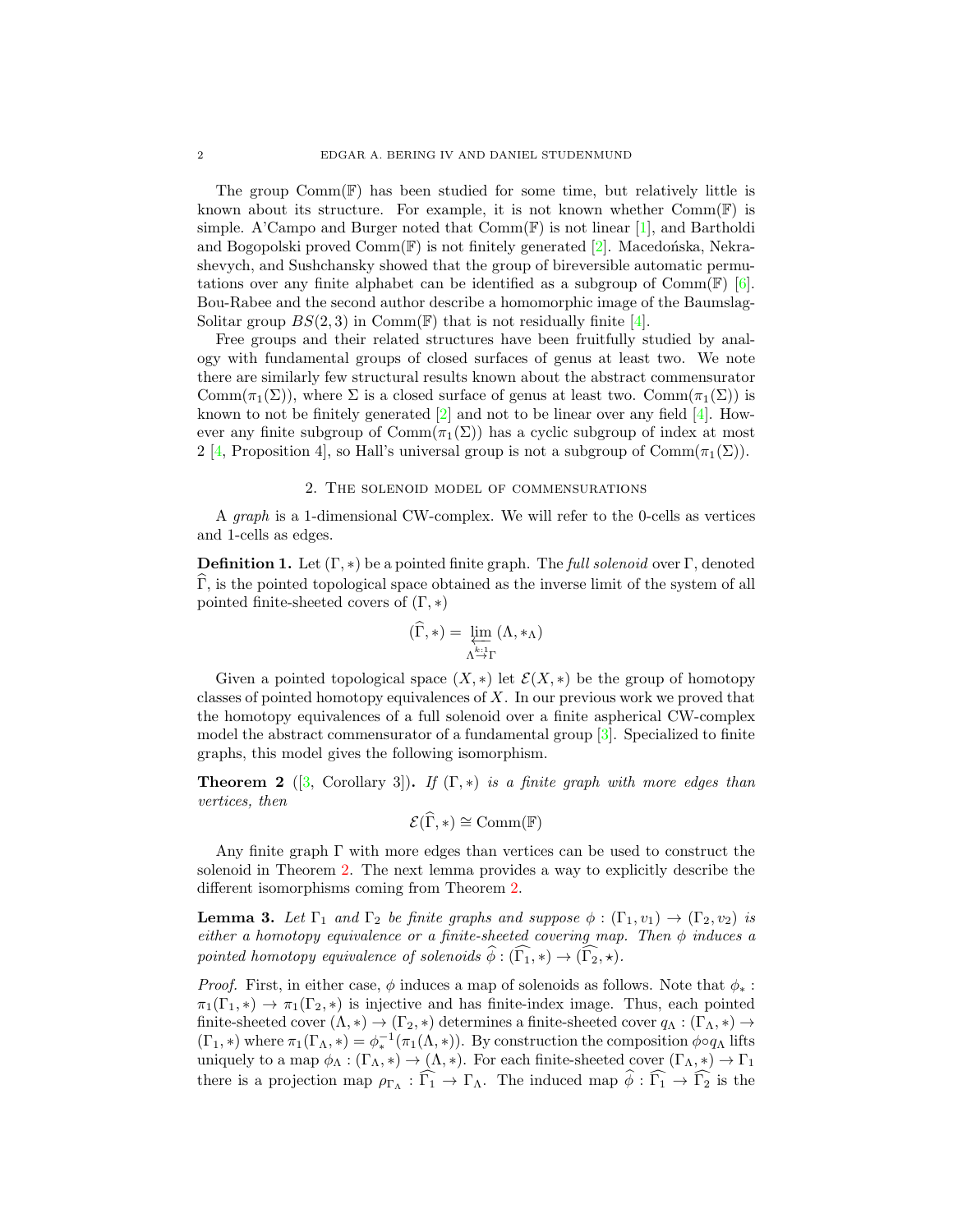inverse limit of the set of maps  $\{\phi_{\Lambda} \circ \rho_{\Gamma_{\Lambda}}\}$  indexed over the finite-sheeted covers of Γ<sub>2</sub>. Moreover,  $\phi$  covers  $\phi$ , in the sense that  $\rho_{\Gamma_2} \circ \phi = \phi \circ \rho_{\Gamma_1}$ .

Now, suppose  $\phi$  is a finite-sheeted covering map. In this case, via the lifting construction, we see  $\phi$  embeds the system of pointed finite-sheeted covers of  $(\Gamma_1, v_1)$ as a cofinal subsystem of the system of pointed finite-sheeted covers of  $(\Gamma_2, v_2)$ . It is a standard fact about inverse limits that in this case  $\phi$  induces a homeomorphism  $\phi : \Gamma_1 \to \Gamma_2.$ 

Finally, suppose  $\phi$  is a homotopy equivalence with homotopy inverse  $\psi$ . The projection  $\rho_1 : \Gamma_1 \to \Gamma_1$  is a fiber bundle with totally disconnected fibers [\[3,](#page-4-2) Theo-rem 1; [7,](#page-4-6) Theorem 5.6, and therefore  $\rho_1$  has unique homotopy lifting [\[8,](#page-4-7) §2.2]. The composition of induced maps  $\hat{\psi} \circ \hat{\phi}$  covers the composition  $\psi \circ \phi$ . By lifting the homotopy  $\psi \circ \phi \sim id_{\Gamma_1}$  we see  $\psi \circ \phi \sim id_{\widehat{\Gamma_1}}$ . Symmetrically,  $\phi \circ \psi \sim id_{\widehat{\Gamma_2}}$ , and we are done.  $\Box$ 

### 3. Proof of the main theorem

For any finite group  $G$ , let  $U(G)$  be the underlying set. Given any set  $S$ , let  $R(S)$  be the graph (treated as a CW complex) with one vertex v and an edge  $e_s$  for each  $s \in S$ . For a group G, fix a disjoint point  $*$  and let  $R(G) = R(U(G) \sqcup \{*\})$ . There is an action  $G \sim U(G)$  defined by  $g \cdot h = gh$ , which induces an action by graph automorphisms  $G \cap R(G)$ .

<span id="page-2-0"></span>Given any group G, let  $S(G)$  be the group of permutations of the set  $U(G)$ . The left-multiplication action induces an injective homomorphism  $\ell: G \to S(G)$ .

**Lemma 4.** For any finite group G, there is a continuous function  $\phi : R(S(G)) \rightarrow$  $R(G)$  such that

- (1)  $\phi$  is the composition of a homotopy equivalence and a finite-sheeted covering map, and
- (2) φ is G-equivariant, where G acts on  $R(S(G))$  via the inclusion  $\ell: G \rightarrow$  $S(G)$ .

*Proof.* Identify  $\pi_1(R(G), v)$  with the free group  $\mathbb{F}(A(G))$  on the generating set  $A(G) = \{a_x \mid x \in U(G) \sqcup \{*\}\}\$ , via the map that sends  $a_x$  to the image of the edge  $e_x$  in  $R(G)$ . Let  $n = [S(G) : G]$ . Let  $p : \Gamma \to R(G)$  be the covering space corresponding to the kernel of the map  $\mathbb{F}(A(G)) \to \mathbb{Z}/n\mathbb{Z}$  defined by  $a_q \mapsto 0$  for  $g \in G$  and  $a_* \mapsto 1$ . For each  $0 \leq k < n$ , let  $S_k \subset \mathbb{F}(A(G))$  be

$$
S_k = \left\{ a_*^k a_g a_*^{-k} \mid g \in G \right\}.
$$

Choosing a base vertex  $v_0 \in \Gamma$ , identify  $\pi_1(\Gamma, v_0) \leq \mathbb{F}(A(G))$  with the subgroup generated by  $(\bigcup_{k=0}^{n-1} S_k) \cup \{a_{*}^{n}\}\$  via path lifting.

The induced action  $G \sim \pi_1(R(G), v)$  permutes the generators of  $\pi_1(\Gamma, v_0)$ , hence the action of G on  $R(G)$  lifts to an action on Γ. This action admits a concrete description, which we use to label the edges: The action of the deck group has a single cyclically ordered orbit of vertices  $v_0, v_1, \ldots, v_{n-1}$  in Γ. There is a single edge connecting  $v_i$  to  $v_{i+1}$  indexed modulo n, which we label  $a_*^{i+1}$ . At each  $v_k$ , there is a lift  $R_k$  of the subgraph  $R(U(G))$ ; the edges of this lift are naturally identified with the set  $S_k$ , and labeled by the same. Then G acts on  $\Gamma$  fixing the vertex set, permuting the edges of  $R_k$  by  $g \cdot a^k_* a_h a^{-k}_* = a^k a_{gh} a^{-k}_*$ , and fixing all n other edges.

Let  $f: \Gamma \to R$  be a homotopy equivalence collapsing the maximal subtree with edges labeled  $\{a_{*}^{i}\}_{i=1}^{n-1}$ . The graph R has one vertex and the edge set consists of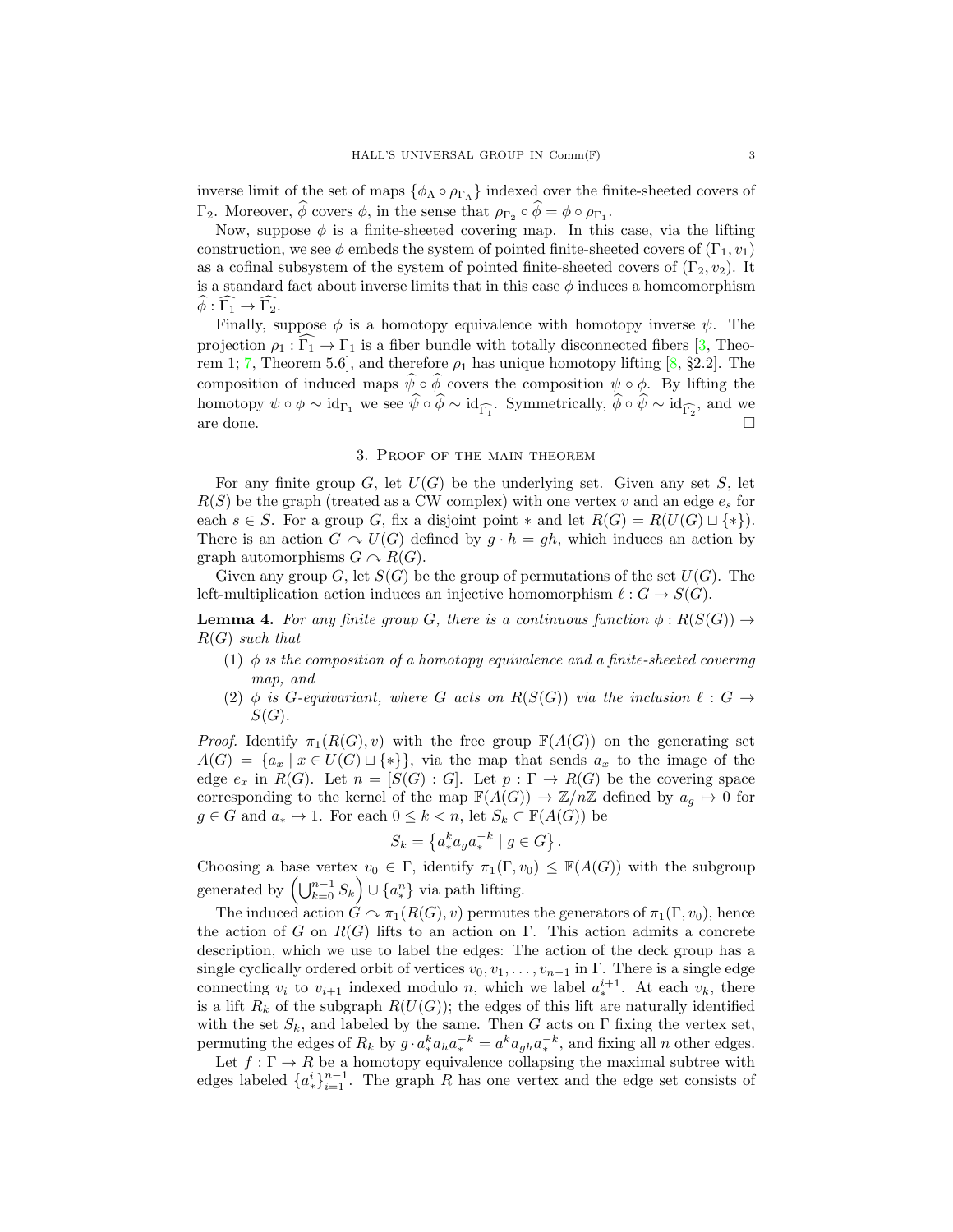$|S(G)|$  loops labeled by  $(\bigcup_{k=0}^{n-1} S_k)$  and a single loop labeled  $a_*^n$ . The action  $G \cap \Gamma$ fixes every collapsed edge, hence descends to an action  $G \cap R$  permuting each edge set  $S_k$  as above, and fixing the edge  $a_*^n$ . Let  $g: R \to \Gamma$  be a G-equivariant homotopy inverse of f

Identify R with  $R(S(G))$  as follows. Choose right coset representatives  $c_0, \ldots, c_{n-1}$ for  $\ell(G) \leq S(G)$ . Define a graph isomorphism  $\psi : R \to R(S(G))$  identifying the unique vertex in each graph, identifying the edge labeled  $a_*^n$  with  $*$ , and mapping the edge labeled  $a^k_* h a^{-k}_*$  to the edge labeled by  $hc_k$ . By construction,  $\psi$  is  $G$ equivariant. It follows that the composition  $p \circ g \circ \psi^{-1} : R(S(G)) \to R(G)$  is the desired continuous function.



FIGURE 1. An illustration of Lemma [4](#page-2-0) applied to  $G = \mathbb{Z}/3\mathbb{Z}$ . Elements of  $S(G) = S_3$  are listed in cycle notation, so that  $\ell(1) =$ (012).

*Proof of the main theorem.* We now prove that Hall's universal group  $U$  is a subgroup of Comm(F). Hall's universal group may be constructed as follows  $[5, §1.2]$ : Fix any finite group  $G_0$  with at least 3 elements and recursively define  $G_{k+1}$  =  $S(G_k)$  for all  $k \geq 0$ . These form a directed sequence of groups under the leftmultiplication maps  $\ell_k : G_k \to G_{k+1}$ . Hall's universal group U is the colimit of this sequence.

Let  $(G_k, \ell_k)$  be any directed sequence of groups as above. Let  $R_0$  be the rose with two petals, and fix any covering space  $p_0 : \Gamma_0 \to R_0$  such that  $\pi_1(\Gamma_0)$  is free on  $|G| + 1$  generators. Fix a homotopy equivalence  $f_0 : R(G_0) \to \Gamma_0$ . Define  $i_0 = p_0 \circ f_0$ . By Lemma [3,](#page-1-1)  $i_0$  induces a homotopy equivalence  $\hat{i}_0 : R(G_0) \to \hat{R}_0$ .